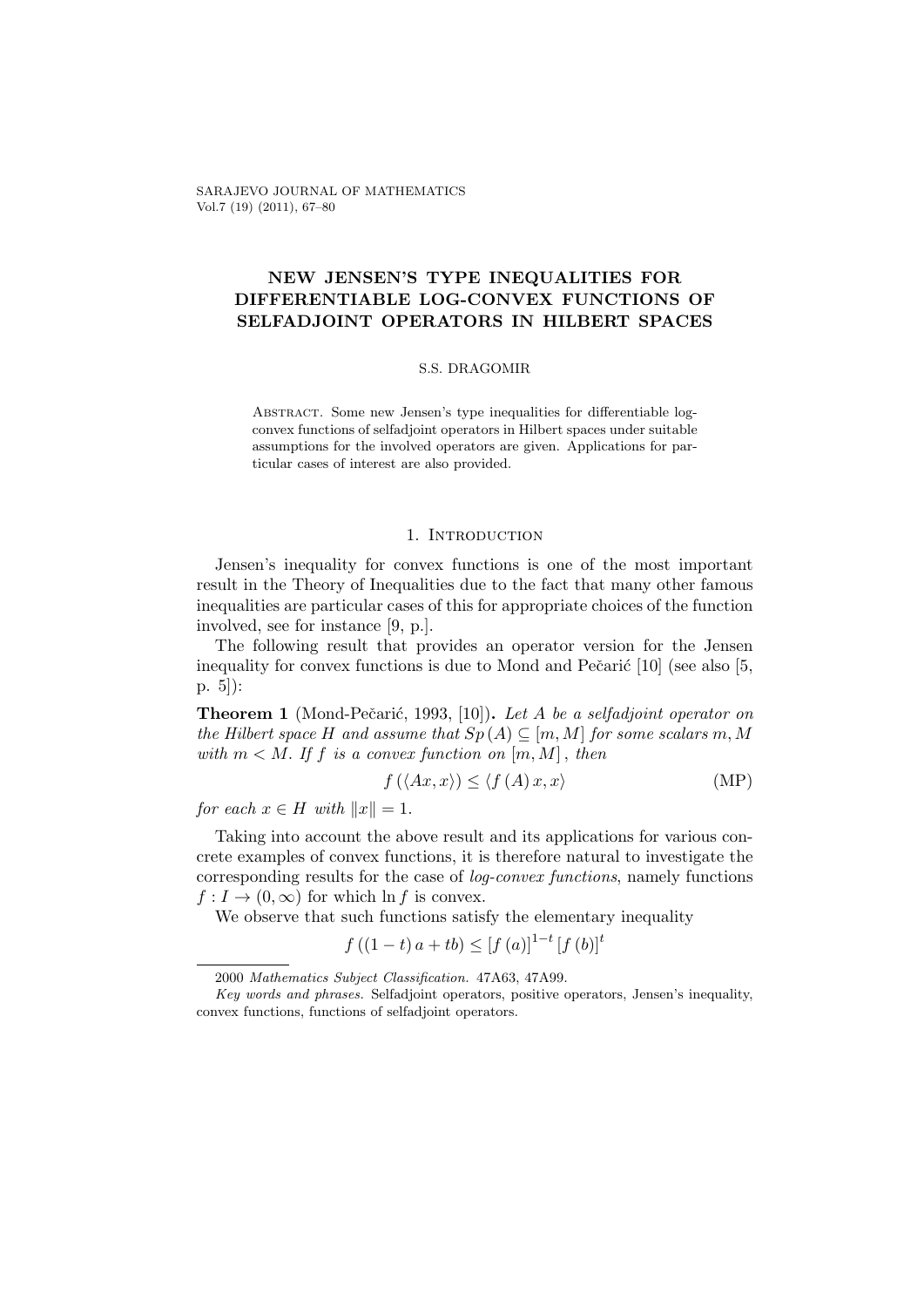for any  $a, b \in I$  and  $t \in [0, 1]$ . Also, due to the fact that the weighted geometric mean is less than the weighted arithmetic mean, it follows that any log-convex function is a convex functions. However, obviously, there are functions that are convex but not log-convex.

As an immediate consequence of the Mond-Pečarić inequality above we can provide the following result, see for instance [4]:

**Theorem 2.** Let A be a selfadjoint operator on the Hilbert space H and assume that  $Sp(A) \subseteq [m, M]$  for some scalars m, M with  $m < M$ . If g:  $[m, M] \rightarrow (0, \infty)$  is log-convex, then

$$
g(\langle Ax, x \rangle) \le \exp \langle \ln g(A) x, x \rangle \le \langle g(A) x, x \rangle \tag{1.1}
$$

for each  $x \in H$  with  $||x|| = 1$ .

The following reverse for the Mond-Pečarić inequality that generalizes the scalar Lah-Ribarić inequality for convex functions is well known, see for instance [5, p. 57]:

Theorem 3. Let A be a selfadjoint operator on the Hilbert space H and assume that  $Sp(A) \subseteq [m, M]$  for some scalars m, M with  $m < M$ . If f is a convex function on  $[m, M]$ , then

$$
\langle f(A)x, x \rangle \le \frac{M - \langle Ax, x \rangle}{M - m} \cdot f(m) + \frac{\langle Ax, x \rangle - m}{M - m} \cdot f(M) \tag{1.2}
$$

for each  $x \in H$  with  $||x|| = 1$ .

This result can be improved for log-convex functions as follows [4]:

Theorem 4. Let A be a selfadjoint operator on the Hilbert space H and assume that  $Sp(A) \subseteq [m, M]$  for some scalars m, M with  $m < M$ . If q:  $[m, M] \rightarrow (0, \infty)$  is log-convex, then

$$
\langle g(A) x, x \rangle \le \left\langle \left[ \left[ g(m) \right]^{\frac{M1_H - A}{M - m}} \left[ g(M) \right]^{\frac{A - m1_H}{M - m}} \right] x, x \right\rangle
$$
  

$$
\le \frac{M - \langle Ax, x \rangle}{M - m} \cdot g(m) + \frac{\langle Ax, x \rangle - m}{M - m} \cdot g(M) \quad (1.3)
$$

and

$$
g\left(\langle Ax, x \rangle\right) \leq \left[g\left(m\right)\right]^{\frac{M - \langle Ax, x \rangle}{M - m}} \left[g\left(M\right)\right]^{\frac{\langle Ax, x \rangle - m}{M - m}} \leq \left\langle \left[\left[g\left(m\right)\right]^{\frac{M1_H - A}{M - m}} \left[g\left(M\right)\right]^{\frac{A - m1_H}{M - m}}\right] x, x \right\rangle \tag{1.4}
$$

for each  $x \in H$  with  $||x|| = 1$ , where  $1_H$  is the identity operator on H.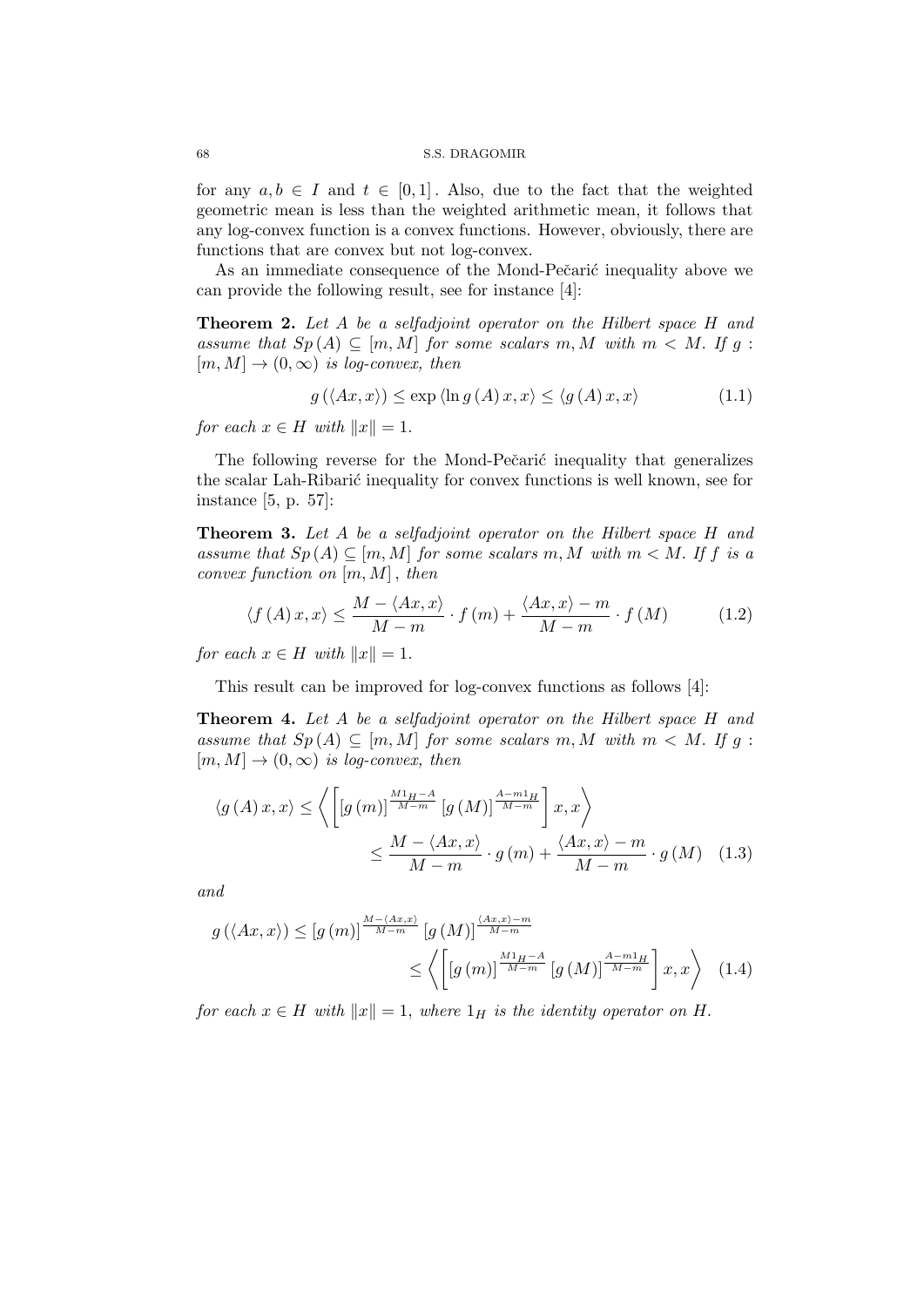The following result that provides both a refinement and a reverse of the multiplicative version of Jensen's inequality for differentiable log-convex functions can be stated as well, see [4]:

**Theorem 5.** Let J be an interval and  $q: J \to \mathbb{R}$  be a log-convex differentiable function on  $\mathring{J}$  whose derivative  $g'$  is continuous on  $\mathring{J}$ . If A is a selfadjoint operator on the Hilbert space H with  $Sp(A) \subseteq [m, M] \subset \mathring{J}$ , then

$$
1 \leq \left\langle \exp\left[\frac{g'(\langle Ax, x \rangle)}{g(\langle Ax, x \rangle)} (A - \langle Ax, x \rangle 1_H) \right] x, x \right\rangle
$$
  

$$
\leq \frac{\langle g(A) x, x \rangle}{g(\langle Ax, x \rangle)} \leq \left\langle \exp\left[g'(A) [g(A)]^{-1} (A - \langle Ax, x \rangle 1_H) \right] x, x \right\rangle \quad (1.5)
$$

for each  $x \in H$  with  $||x|| = 1$ .

Let A be a selfadjoint linear operator on a complex Hilbert space  $(H; \langle ., . \rangle)$ . The Gelfand map establishes a  $\ast$ -isometrically isomorphism  $\Phi$  between the set  $C(Sp(A))$  of all *continuous functions* defined on the *spectrum* of A, denoted  $Sp(A)$ , and the C<sup>\*</sup>-algebra  $C^*(A)$  generated by A and the identity operator  $1_H$  on H as follows (see for instance [5, p. 3]):

For any  $f, g \in C(Sp(A))$  and any  $\alpha, \beta \in \mathbb{C}$  we have

- (i)  $\Phi(\alpha f + \beta g) = \alpha \Phi(f) + \beta \Phi(g);$
- (ii)  $\Phi(fg) = \Phi(f) \Phi(g)$  and  $\Phi(\overline{f}) = \Phi(f)^*$ ;
- (iii)  $\|\Phi(f)\| = \|f\| := \sup_{t \in Sp(A)} |f(t)|;$
- (iv)  $\Phi(f_0) = 1_H$  and  $\Phi(f_1) = A$ , where  $f_0(t) = 1$  and  $f_1(t) = t$ , for  $t \in Sp(A)$ .

With this notation we define

$$
f(A) := \Phi(f)
$$
 for all  $f \in C(Sp(A))$ 

and we call it the continuous functional calculus for a selfadjoint operator A.

If  $A$  is a selfadjoint operator and  $f$  is a real valued continuous function on  $Sp(A)$ , then  $f(t) \geq 0$  for any  $t \in Sp(A)$  implies that  $f(A) \geq 0$ ,  $1_H.e.$  $f(A)$  is a positive operator on H. Moreover, if both f and q are real valued functions on  $Sp(A)$  then the following important property holds:

$$
f(t) \ge g(t)
$$
 for any  $t \in Sp(A)$  implies that  $f(A) \ge g(A)$  (P)

in the operator order of  $B(H)$ .

For a recent monograph devoted to various inequalities for functions of selfadjoint operators, see [5] and the references therein. For other results, see  $[12]$ ,  $[6]$ ,  $[11]$  and  $[8]$ . For recent results, see  $[1]$  and  $[2]$ .

The main aim of the present paper is to establish other Jensen's type inequality for differentiable log-convex functions. Some applications for the logarithmic convex function  $g(t) = t^{-r}$  with  $r > 0$  and  $t > 0$  are given as well.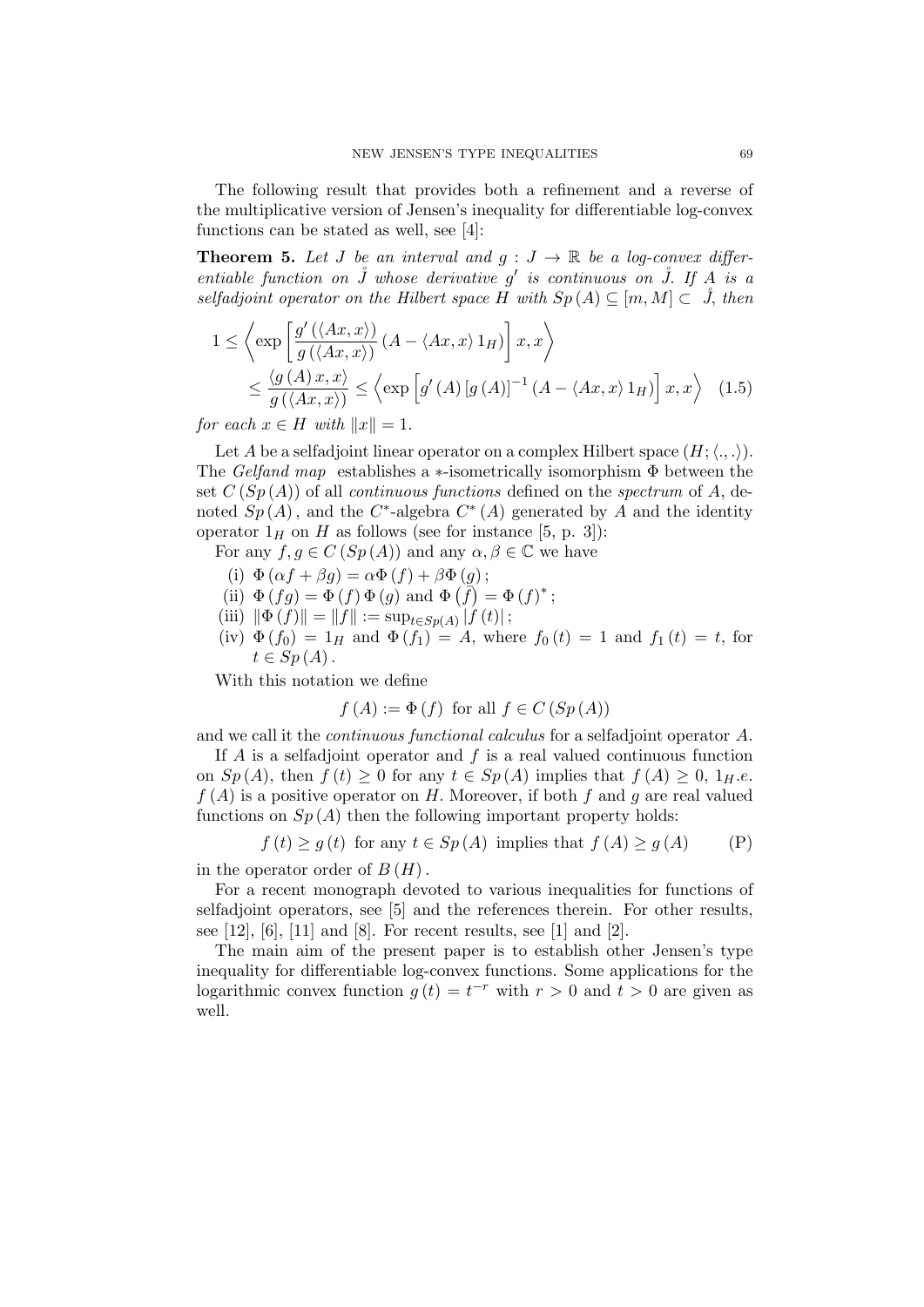#### 2. More inequalities for differentiable log-convex functions

The following results providing companion inequalities for the Jensen inequality for differentiable log-convex functions obtained in Theorem 5 hold:

Theorem 6. Let A be a selfadjoint operator on the Hilbert space H and assume that  $Sp(A) \subseteq [m, M]$  for some scalars m, M with  $m < M$ . If  $g : J \to$  $(0, \infty)$  is a differentiable log-convex function with the derivative continuous on  $\tilde{J}$  and  $[m, M] \subset \tilde{J}$ , then

$$
\exp\left[\frac{\langle g'(A) Ax, x \rangle}{\langle g(A) x, x \rangle} - \frac{\langle g(A) Ax, x \rangle}{\langle g(A) x, x \rangle} \cdot \frac{\langle g'(A) x, x \rangle}{\langle g(A) x, x \rangle}\right] \ge \frac{\exp\left[\frac{\langle g(A) \ln g(A) x, x \rangle}{\langle g(A) x, x \rangle}\right]}{g\left(\frac{\langle g(A) \ln g(A) x, x \rangle}{\langle g(A) x, x \rangle}\right)} \ge 1 \quad (2.1)
$$

for each  $x \in H$  with  $||x|| = 1$ . If

$$
\frac{\langle g'(A) \, Ax, x \rangle}{\langle g'(A) \, x, x \rangle} \in \mathring{J} \text{ for each } x \in H \text{ with } ||x|| = 1,
$$
 (C)

then

$$
\exp\left[\frac{g'\left(\frac{\langle g'(A)Ax,x\rangle}{\langle g'(A)x,x\rangle}\right)}{g\left(\frac{\langle g'(A)Ax,x\rangle}{\langle g'(A)x,x\rangle}\right)}\left(\frac{\langle g'(A)Ax,x\rangle}{\langle g'(A)x,x\rangle}-\frac{\langle Ag(A)x,x\rangle}{\langle g(A)x,x\rangle}\right)\right] \ge \frac{g\left(\frac{\langle g'(A)Ax,x\rangle}{\langle g'(A)x,x\rangle}\right)}{\exp\left(\frac{\langle g(A)x,x\rangle}{\langle g(A)x,x\rangle}\right)} \ge 1, (2.2)
$$

for each  $x \in H$  with  $||x|| = 1$ .

*Proof.* By the gradient inequality for the convex function  $\ln g$  we have

$$
\frac{g'(t)}{g(t)}(t-s) \ge \ln g(t) - \ln g(s) \ge \frac{g'(s)}{g(s)}(t-s)
$$
\n(2.3)

for any  $t, s \in \mathring{J}$ , which by multiplication with  $g(t) > 0$  is equivalent with

$$
g'(t)(t-s) \ge g(t) \ln g(t) - g(t) \ln g(s) \ge \frac{g'(s)}{g(s)} (tg(t) - sg(t)) \tag{2.4}
$$

for any  $t, s \in \mathring{J}$ .

Fix  $s \in \mathring{J}$  and apply the property (P) to get that

$$
\left\langle g'(A) \, Ax, x \right\rangle - s \left\langle g'(A) \, x, x \right\rangle \ge \left\langle g(A) \ln g(A) \, x, x \right\rangle - \left\langle g(A) \, x, x \right\rangle \ln g(s)
$$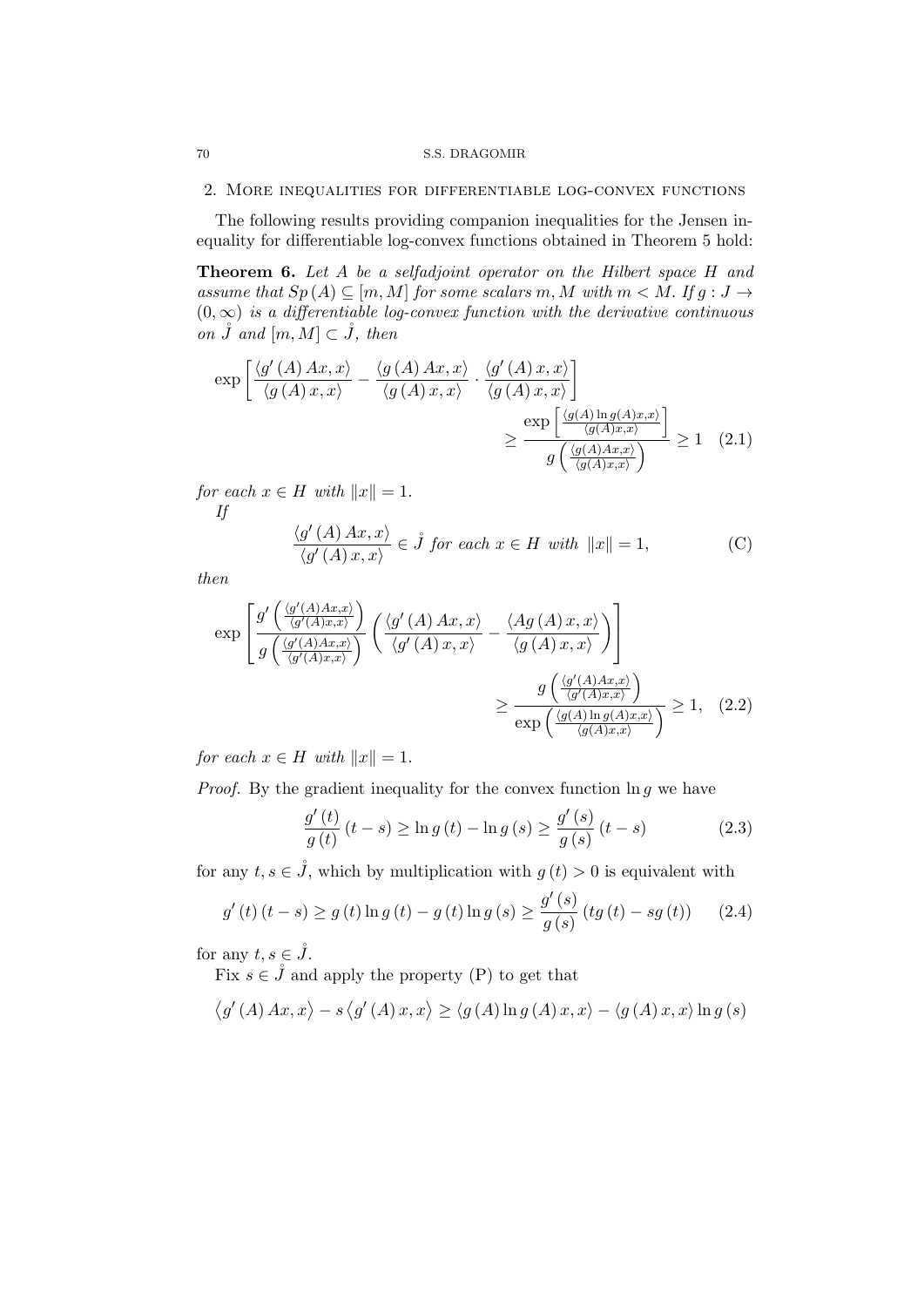$$
\geq \frac{g'(s)}{g(s)} \left( \langle Ag(A) x, x \rangle - s \langle g(A) x, x \rangle \right) \tag{2.5}
$$

for any  $x \in H$  with  $||x|| = 1$ , which is an inequality of interest in itself as well.

Since

$$
\frac{\langle g(A) \, Ax, x \rangle}{\langle g(A) \, x, x \rangle} \in [m, M] \text{ for any } x \in H \text{ with } ||x|| = 1
$$

then on choosing  $s := \frac{\langle g(A)Ax, x \rangle}{\langle g(A)xx \rangle}$  $\frac{g(A)Ax,x'}{\langle g(A)x,x\rangle}$  in  $(2.5)$  we get

$$
\langle g'(A) Ax, x \rangle - \frac{\langle g(A) Ax, x \rangle}{\langle g(A) x, x \rangle} \langle g'(A) x, x \rangle
$$
  
 
$$
\geq \langle g(A) \ln g(A) x, x \rangle - \langle g(A) x, x \rangle \ln g\left(\frac{\langle g(A) Ax, x \rangle}{\langle g(A) x, x \rangle} \right) \geq 0,
$$

which, by division with  $\langle g(A) x, x \rangle > 0$ , produces

$$
\frac{\langle g'(A) Ax, x \rangle}{\langle g(A) x, x \rangle} - \frac{\langle g(A) Ax, x \rangle}{\langle g(A) x, x \rangle} \cdot \frac{\langle g'(A) x, x \rangle}{\langle g(A) x, x \rangle} \n\geq \frac{\langle g(A) \ln g(A) x, x \rangle}{\langle g(A) x, x \rangle} - \ln g\left(\frac{\langle g(A) Ax, x \rangle}{\langle g(A) x, x \rangle}\right) \geq 0 \quad (2.6)
$$

for any  $x \in H$  with  $||x|| = 1$ .

Taking the exponential in (2.6) we deduce the desired inequality ( 2.1). Now, assuming that the condition (C) holds, then by choosing  $s :=$  $\langle g'(A)Ax,x\rangle$  $\frac{g'(A)Ax,x}{\langle g'(A)x,x\rangle}$  in  $(2.5)$  we get

$$
0 \geq \langle g(A) \ln g(A) x, x \rangle - \langle g(A) x, x \rangle \ln g\left(\frac{\langle g'(A) Ax, x \rangle}{\langle g'(A) x, x \rangle}\right)
$$
  

$$
\geq \frac{g'\left(\frac{\langle g'(A)Ax, x \rangle}{\langle g'(A) x, x \rangle}\right)}{g\left(\frac{\langle g'(A)Ax, x \rangle}{\langle g'(A) x, x \rangle}\right)} \left(\langle Ag(A) x, x \rangle - \frac{\langle g'(A) Ax, x \rangle}{\langle g'(A) x, x \rangle} \langle g(A) x, x \rangle\right)
$$

which, by dividing with  $\langle g(A) x, x \rangle > 0$  and rearranging, is equivalent with

$$
\frac{g'\left(\frac{\langle g'(A)Ax,x\rangle}{\langle g'(A)Ax,x\rangle}\right)}{g\left(\frac{\langle g'(A)Ax,x\rangle}{\langle g'(A)x,x\rangle}\right)}\left(\frac{\langle g'(A)Ax,x\rangle}{\langle g'(A)x,x\rangle}-\frac{\langle Ag(A)x,x\rangle}{\langle g(A)x,x\rangle}\right)
$$
\n
$$
\geq \ln g\left(\frac{\langle g'(A)Ax,x\rangle}{\langle g'(A)x,x\rangle}\right)-\frac{\langle g(A)\ln g(A)x,x\rangle}{\langle g(A)x,x\rangle}\geq 0 \quad (2.7)
$$

for any  $x \in H$  with  $||x|| = 1$ .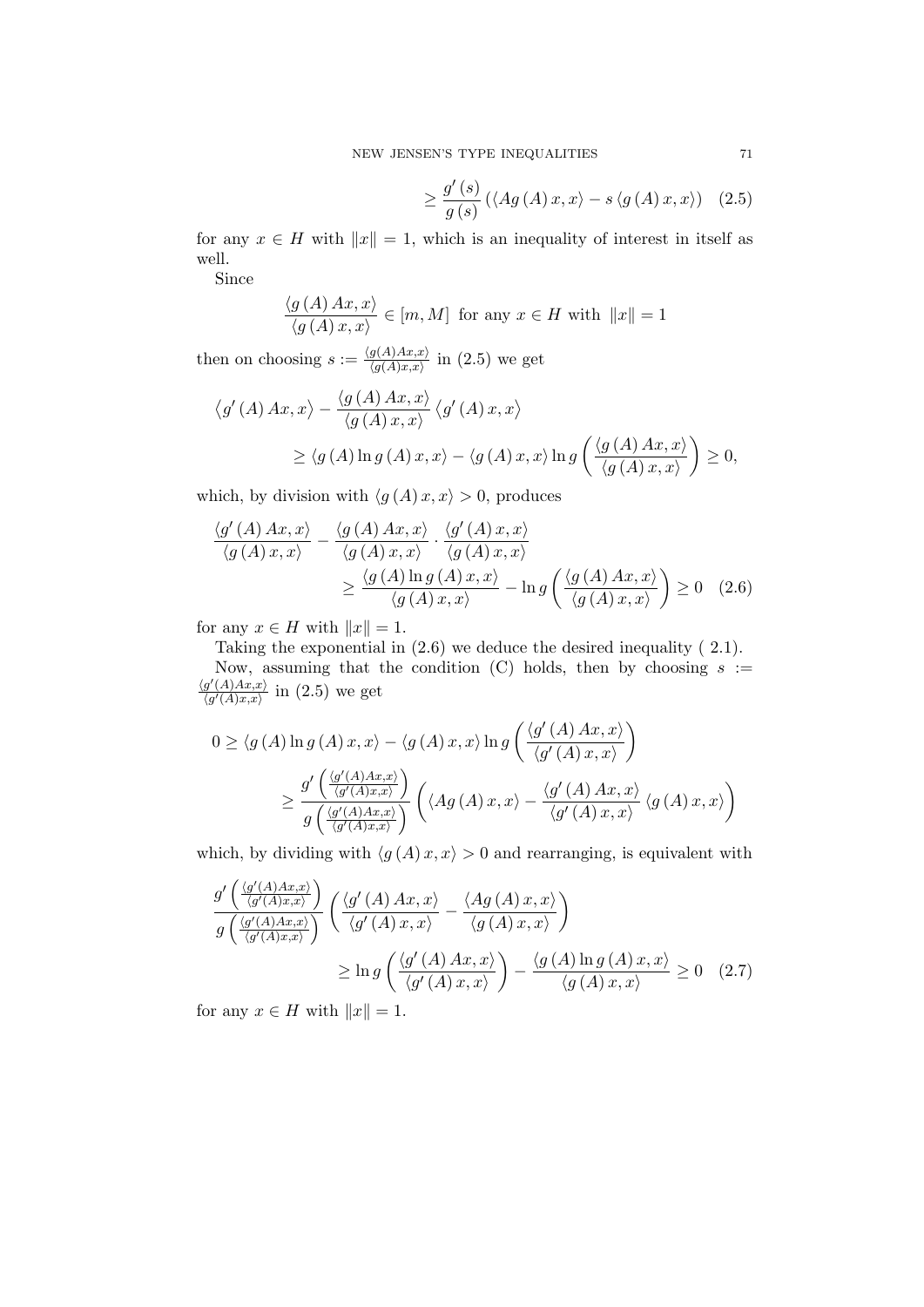Finally, on taking the exponential in (2.7) we deduce the desired inequality  $(2.2).$ 

Remark 1. We observe that a sufficient condition for (C) to hold is that either  $g'(A)$  or  $-g'(A)$  is a positive definite operator on H.

Corollary 1. Assume that A and g are as in Theorem 6. If the condition (C) holds, then we have the double inequality

$$
\ln g\left(\frac{\langle g'(A)Ax, x\rangle}{\langle g'(A)x, x\rangle}\right) \ge \frac{\langle g(A)\ln g(A)x, x\rangle}{\langle g(A)x, x\rangle} \ge \ln g\left(\frac{\langle g(A)Ax, x\rangle}{\langle g(A)x, x\rangle}\right), (2.8)
$$

for any  $x \in H$  with  $||x|| = 1$ .

**Remark 2.** Assume that  $A$  is a positive definite operator on  $H$ . Since for  $r > 0$  the function  $g(t) = t^{-r}$  is log-convex on  $(0, \infty)$  and

$$
\frac{\langle g'(A) \, Ax, x \rangle}{\langle g'(A) \, x, x \rangle} = \frac{\langle A^{-r} x, x \rangle}{\langle A^{-r-1} x, x \rangle} > 0
$$

for any  $x \in H$  with  $||x|| = 1$ , then on applying the inequality (2.8) we deduce the following interesting result

$$
\ln\left(\frac{\langle A^{-r}x, x\rangle}{\langle A^{-r-1}x, x\rangle}\right) \le \frac{\langle A^{-r}\ln Ax, x\rangle}{\langle A^{-r}x, x\rangle} \le \ln\left(\frac{\langle A^{-r+1}x, x\rangle}{\langle A^{-r}x, x\rangle}\right) \tag{2.9}
$$

for any  $x \in H$  with  $||x|| = 1$ .

The details of the proof are left to the interested reader.

The case of sequences of operators is embodied in the following corollary:

Corollary 2. Let  $A_j$ ,  $j \in \{1, \ldots, n\}$  be selfadjoint operators on the Hilbert space H and assume that  $Sp(A_i) \subseteq [m, M]$  for some scalars m, M with  $m \lt M$  and each  $j \in \{1, \ldots, n\}$ . If  $g : J \to (0, \infty)$  is a differentiable log-convex function with the derivative continuous on  $\tilde{J}$  and  $[m, M] \subset \tilde{J}$ , then

$$
\exp\left[\frac{\sum_{j=1}^{n} \langle g'(A_j) A_j x_j, x_j \rangle}{\sum_{j=1}^{n} \langle g(A_j) x_j, x_j \rangle} - \frac{\sum_{j=1}^{n} \langle g(A_j) A_j x_j, x_j \rangle}{\sum_{j=1}^{n} \langle g(A_j) A_j x_j, x_j \rangle} \cdot \frac{\sum_{j=1}^{n} \langle g'(A_j) x_j, x_j \rangle}{\sum_{j=1}^{n} \langle g(A_j) x_j, x_j \rangle} \right]
$$
\n
$$
\geq \frac{\exp\left[\frac{\sum_{j=1}^{n} \langle g(A_j) B_j x_j, x_j \rangle}{\sum_{j=1}^{n} \langle g(A_j) x_j, x_j \rangle} \right]}{g\left(\frac{\sum_{j=1}^{n} \langle g(A_j) A_j x_j, x_j \rangle}{\sum_{j=1}^{n} \langle g(A_j) A_j x_j, x_j \rangle} \right)} \geq 1 \quad (2.10)
$$
\nwhere  $A$  is a set of  $A$ ,  $A$  is a set of  $A$ , and  $A$  is a set of  $A$ , and  $A$  is a set of  $A$ , and  $A$  is a set of  $A$ , and  $A$  is a set of  $A$ , and  $A$  is a set of  $A$ , and  $A$  is a set of  $A$ , and  $A$  is a set of  $A$ , and  $A$  is a set of  $A$ , and  $A$  is a set of  $A$ , and  $A$  is a set of  $A$ , and  $A$  is a set of  $A$ , and  $A$  is a set of  $A$ , and  $A$  is a set of  $A$ , and  $A$  is a set of  $A$ , and  $A$  is a set of  $A$ , and  $A$  is a set of 

for each  $x_j \in H$ ,  $j \in \{1, ..., n\}$  with  $\sum_{j=1}^n ||x_j||^2 = 1$ .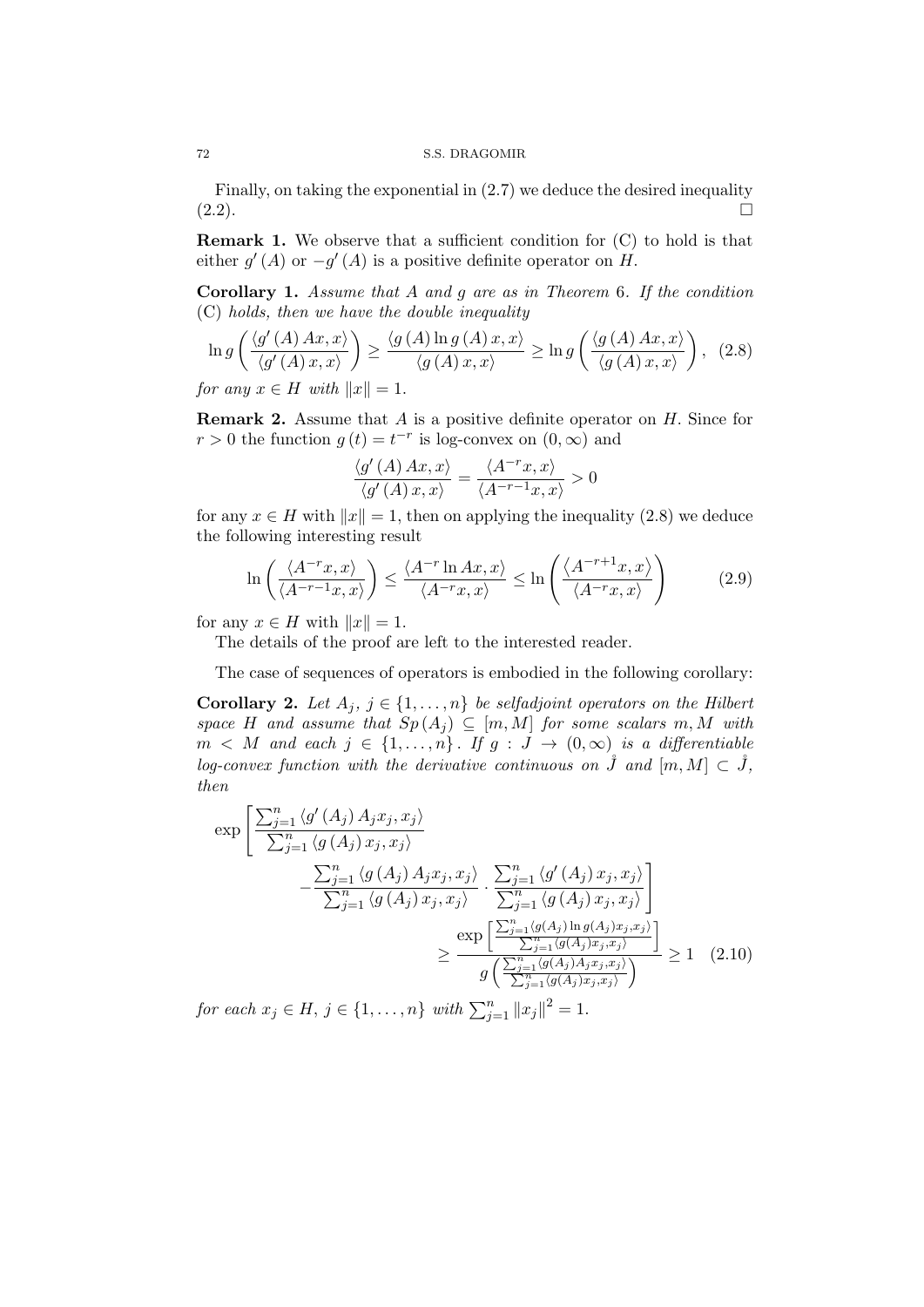If

$$
\frac{\sum_{j=1}^{n} \langle g'(A_j) A_j x_j, x_j \rangle}{\sum_{j=1}^{n} \langle g'(A_j) x_j, x_j \rangle} \in \mathring{J}
$$
\n(2.11)

for each  $x_j \in H, j \in \{1, \ldots, n\}$  with  $\sum_{j=1}^n ||x_j||^2 = 1$ , then

$$
\exp\left[\frac{g'\left(\frac{\sum_{j=1}^{n} \langle g'(A_j)A_jx_j, x_j \rangle}{\sum_{j=1}^{n} \langle g'(A_j)A_jx_j, x_j \rangle}\right)}{g\left(\frac{\sum_{j=1}^{n} \langle g'(A_j)A_jx_j, x_j \rangle}{\sum_{j=1}^{n} \langle g'(A_j)A_jx_j, x_j \rangle}\right)} \times \left(\frac{\sum_{j=1}^{n} \langle g'(A_j)A_jx_j, x_j \rangle}{\sum_{j=1}^{n} \langle g'(A_j) x_j, x_j \rangle} - \frac{\sum_{j=1}^{n} \langle A_jg(A_j) x_j, x_j \rangle}{\sum_{j=1}^{n} \langle g(A_j) x_j, x_j \rangle}\right)}{g\left(\frac{\sum_{j=1}^{n} \langle g'(A_j)A_jx_j, x_j \rangle}{\sum_{j=1}^{n} \langle g'(A_j)x_j, x_j \rangle}\right)} \ge 1, (2.12)
$$

for each  $x_j \in H$ ,  $j \in \{1, ..., n\}$  with  $\sum_{j=1}^n ||x_j||^2 = 1$ .

Proof. As in [5, p. 6], if we put

$$
\widetilde{A} := \left( \begin{array}{ccc} A_1 & \ldots & 0 \\ \vdots & \vdots & \vdots \\ 0 & \ldots & A_n \end{array} \right) \text{ and } \widetilde{x} = \left( \begin{array}{c} x_1 \\ \vdots \\ x_n \end{array} \right)
$$

then we have  $Sp\left(\widetilde{A}\right) \subseteq [m, M]$ ,  $\|\widetilde{x}\|=1$ ,

$$
\left\langle g\left(\widetilde{A}\right)\widetilde{x},\widetilde{x}\right\rangle =\sum_{j=1}^{n}\left\langle g\left(A_{j}\right)x_{j},x_{j}\right\rangle ,\left\langle \widetilde{A}\widetilde{x},\widetilde{x}\right\rangle =\sum_{j=1}^{n}\left\langle A_{j}x_{j},x_{j}\right\rangle
$$

and so on.

Applying Theorem 6 for  $\widetilde{A}$  and  $\widetilde{x}$  we deduce the desired results.  $\square$ 

The following particular case for sequences of operators also holds:

**Corollary 3.** With the assumptions of Corollary 2 and if  $p_j \geq 0$ ,  $j \in$  $\{1,\ldots,n\}$  with  $\sum_{j=1}^n p_j = 1$ , then

$$
\exp\left[\frac{\left\langle\sum_{j=1}^{n}p_{j}g'\left(A_{j}\right)A_{j}x,x\right\rangle}{\left\langle\sum_{j=1}^{n}p_{j}g\left(A_{j}\right)x,x\right\rangle}\right]
$$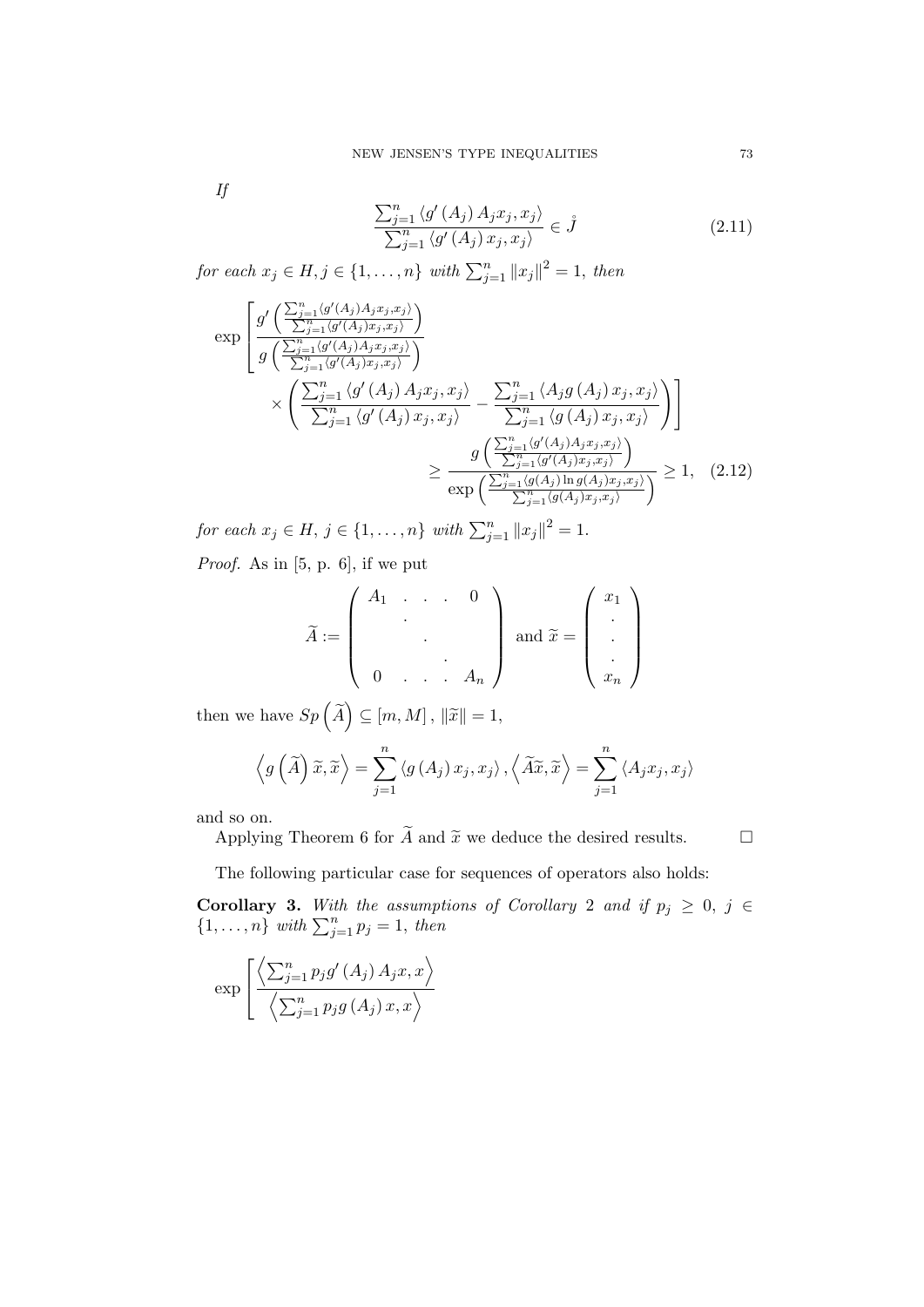$$
-\frac{\left\langle \sum_{j=1}^{n} p_{j}g\left(A_{j}\right)A_{j}x,x\right\rangle}{\left\langle \sum_{j=1}^{n} p_{j}g\left(A_{j}\right)x,x\right\rangle} \cdot \frac{\left\langle \sum_{j=1}^{n} p_{j}g'\left(A_{j}\right)x,x\right\rangle}{\left\langle \sum_{j=1}^{n} p_{j}g\left(A_{j}\right)x,x\right\rangle}\right] \times \frac{\exp\left[\frac{\left\langle \sum_{j=1}^{n} p_{j}g\left(A_{j}\right)x,x\right\rangle}{\left\langle \sum_{j=1}^{n} p_{j}g\left(A_{j}\right)x,x\right\rangle}\right]}{g\left(\frac{\left\langle \sum_{j=1}^{n} p_{j}g\left(A_{j}\right)x,x\right\rangle}{\left\langle \sum_{j=1}^{n} p_{j}g\left(A_{j}\right)x,x\right\rangle}\right)} \geq 1 \quad (2.13)
$$

for each  $x \in H$ , with  $||x|| = 1$ . If

$$
\frac{\left\langle \sum_{j=1}^{n} p_j g'(A_j) A_j x, x \right\rangle}{\left\langle \sum_{j=1}^{n} p_j g'(A_j) x, x \right\rangle} \in \mathring{J}
$$
\n(2.14)

for each  $x \in H$ , with  $||x|| = 1$ , then

$$
\exp\left[\frac{g'\left(\frac{\left\langle\sum_{j=1}^{n}p_{j}g'(A_{j})A_{j}x,x\right\rangle}{\left\langle\sum_{j=1}^{n}p_{j}g'(A_{j})x,x\right\rangle}\right)}{g\left(\frac{\left\langle\sum_{j=1}^{n}p_{j}g'(A_{j})A_{j}x,x\right\rangle}{\left\langle\sum_{j=1}^{n}p_{j}g'(A_{j})x,x\right\rangle}\right)}\right] \times \left(\frac{\left\langle\sum_{j=1}^{n}p_{j}g'(A_{j})A_{j}x,x\right\rangle}{\left\langle\sum_{j=1}^{n}p_{j}g'(A_{j})x,x\right\rangle} - \frac{\left\langle\sum_{j=1}^{n}p_{j}A_{j}g(A_{j})x,x\right\rangle}{\left\langle\sum_{j=1}^{n}p_{j}g(A_{j})x,x\right\rangle}\right)\right] \times \frac{g\left(\frac{\left\langle\sum_{j=1}^{n}p_{j}g'(A_{j})A_{j}x,x\right\rangle}{\left\langle\sum_{j=1}^{n}p_{j}g'(A_{j})x,x\right\rangle}\right)}{\exp\left(\frac{\left\langle\sum_{j=1}^{n}p_{j}g'(A_{j})x,x\right\rangle}{\left\langle\sum_{j=1}^{n}p_{j}g(A_{j})x,x\right\rangle}\right)} \ge 1, (2.15)
$$

for each  $x \in H$ , with  $||x|| = 1$ .

*Proof.* Follows from Corollary 2 by choosing  $x_j = \sqrt{p_j} \cdot x, j \in \{1, ..., n\}$ where  $x \in H$  with  $||x|| = 1$ .

The following result providing different inequalities also holds:

Theorem 7. Let A be a selfadjoint operator on the Hilbert space H and assume that  $Sp(A) \subseteq [m, M]$  for some scalars m, M with  $m < M$ . If  $g : J \to$  $(0, \infty)$  is a differentiable log-convex function with the derivative continuous on  $\tilde{J}$  and  $[m, M] \subset \tilde{J}$ , then

$$
\left\langle \exp \left[ g'(A) \left( A - \frac{\langle g(A) \, Ax, x \rangle}{\langle g(A) \, x, x \rangle} 1_H \right) \right] x, x \right\rangle
$$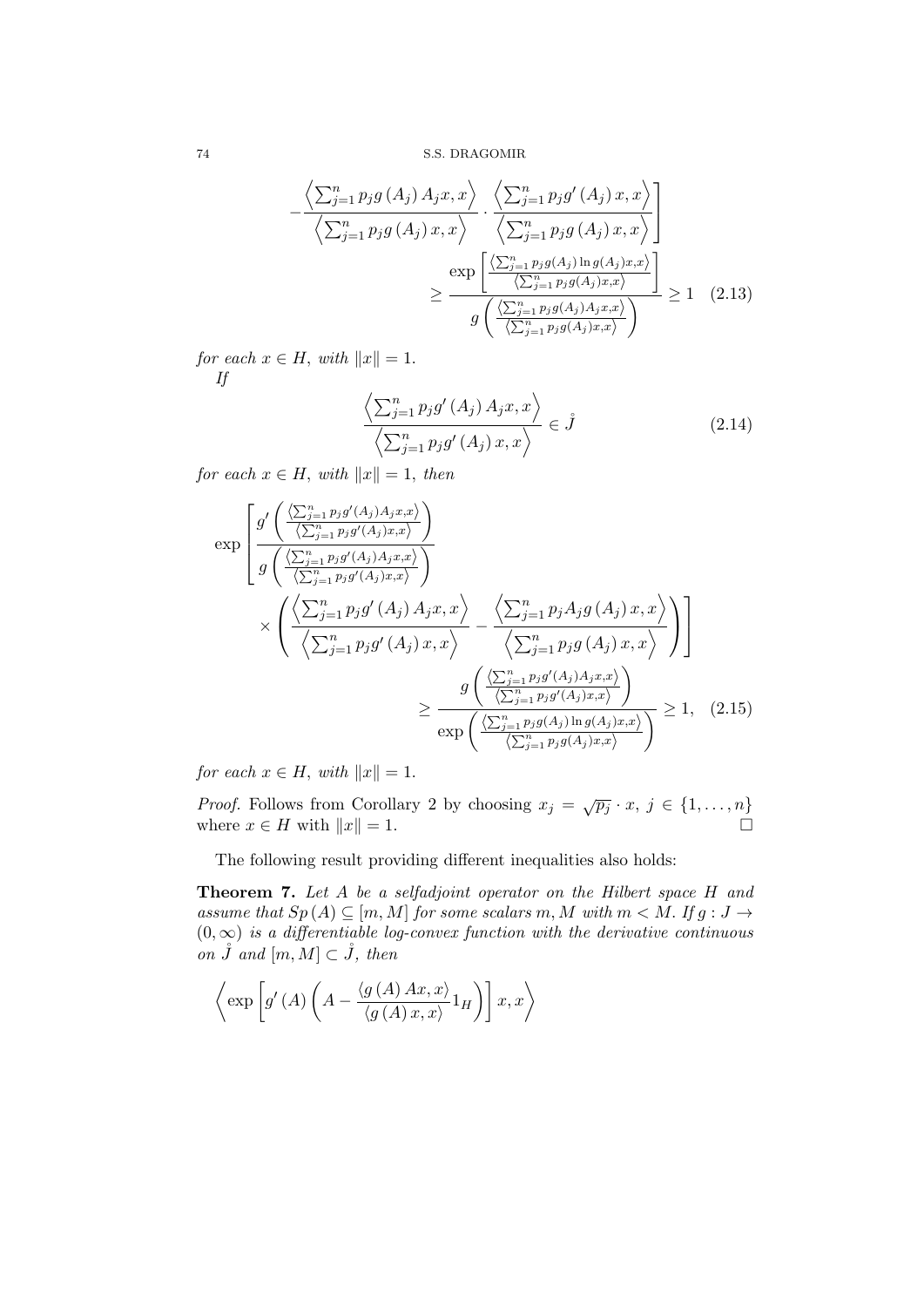$$
\geq \left\langle \left( \frac{g(A)}{g\left(\frac{\langle g(A)Ax,x\rangle}{\langle g(A)x,x\rangle}\right)} \right)^{g(A)} x, x \right\rangle \right\}
$$
\n
$$
\geq \left\langle \exp \left[ \frac{g'\left(\frac{\langle g(A)Ax,x\rangle}{\langle g(A)x,x\rangle}\right)}{g\left(\frac{\langle g(A)Ax,x\rangle}{\langle g(A)x,x\rangle}\right)} \left(Ag(A) - \frac{\langle g(A)Ax,x\rangle}{\langle g(A)x,x\rangle} g(A)\right) \right] x, x \right\rangle \geq 1
$$
\n(2.16)

for each  $x \in H$  with  $||x|| = 1$ .

If the condition (C) from Theorem 6 holds, then

$$
\left\langle \exp \left[ \frac{g' \left( \frac{\langle g'(A)Ax, x \rangle}{\langle g'(A)xx, x \rangle} \right)}{g \left( \frac{\langle g'(A)Ax, x \rangle}{\langle g'(A)x, x \rangle} \right)} \left( \frac{\langle g'(A)Ax, x \rangle}{\langle g'(A)x, x \rangle} g(A) - Ag(A) \right) \right] x, x \right\rangle
$$
  
\n
$$
\geq \left\langle \left( g \left( \frac{\langle g'(A)Ax, x \rangle}{\langle g'(A)x, x \rangle} \right) [g(A)]^{-1} \right)^{g(A)} x, x \right\rangle
$$
  
\n
$$
\geq \left\langle \exp \left[ g'(A) \left( \frac{\langle g'(A)Ax, x \rangle}{\langle g'(A)x, x \rangle} 1_H - A \right) \right] x, x \right\rangle \geq 1 \quad (2.17)
$$

for each  $x \in H$  with  $||x|| = 1$ .

Proof. By taking the exponential in (2.4) we have the following inequality

$$
\exp\left[g'\left(t\right)\left(t-s\right)\right] \ge \left(\frac{g\left(t\right)}{g\left(s\right)}\right)^{g\left(t\right)} \ge \exp\left[\frac{g'\left(s\right)}{g\left(s\right)}\left(tg\left(t\right)-sg\left(t\right)\right)\right] \tag{2.18}
$$

for any  $t, s \in J$ .

If we fix  $s \in \mathring{J}$  and apply the property (P) to the inequality (2.18), we deduce

$$
\langle \exp\left[g'(A)(A-s1_H)\right]x, x \rangle \ge \left\langle \left(\frac{g(A)}{g(s)}\right)^{g(A)}x, x \right\rangle
$$
  
 
$$
\ge \left\langle \exp\left[\frac{g'(s)}{g(s)}(Ag(A)-sg(A))\right]x, x \right\rangle \quad (2.19)
$$

for each  $x \in H$  with  $||x|| = 1$ , where  $1_H$  is the identity operator on H.

By Mond-Pečarić's inequality applied for the convex function exp we also have

$$
\left\langle \exp \left[ \frac{g'(s)}{g(s)} \left( Ag \left( A \right) - sg \left( A \right) \right) \right] x, x \right\rangle
$$
  
 
$$
\geq \exp \left( \frac{g'(s)}{g(s)} \left( \left\langle Ag \left( A \right) x, x \right\rangle - s \left\langle g \left( A \right) x, x \right\rangle \right) \right) (2.20)
$$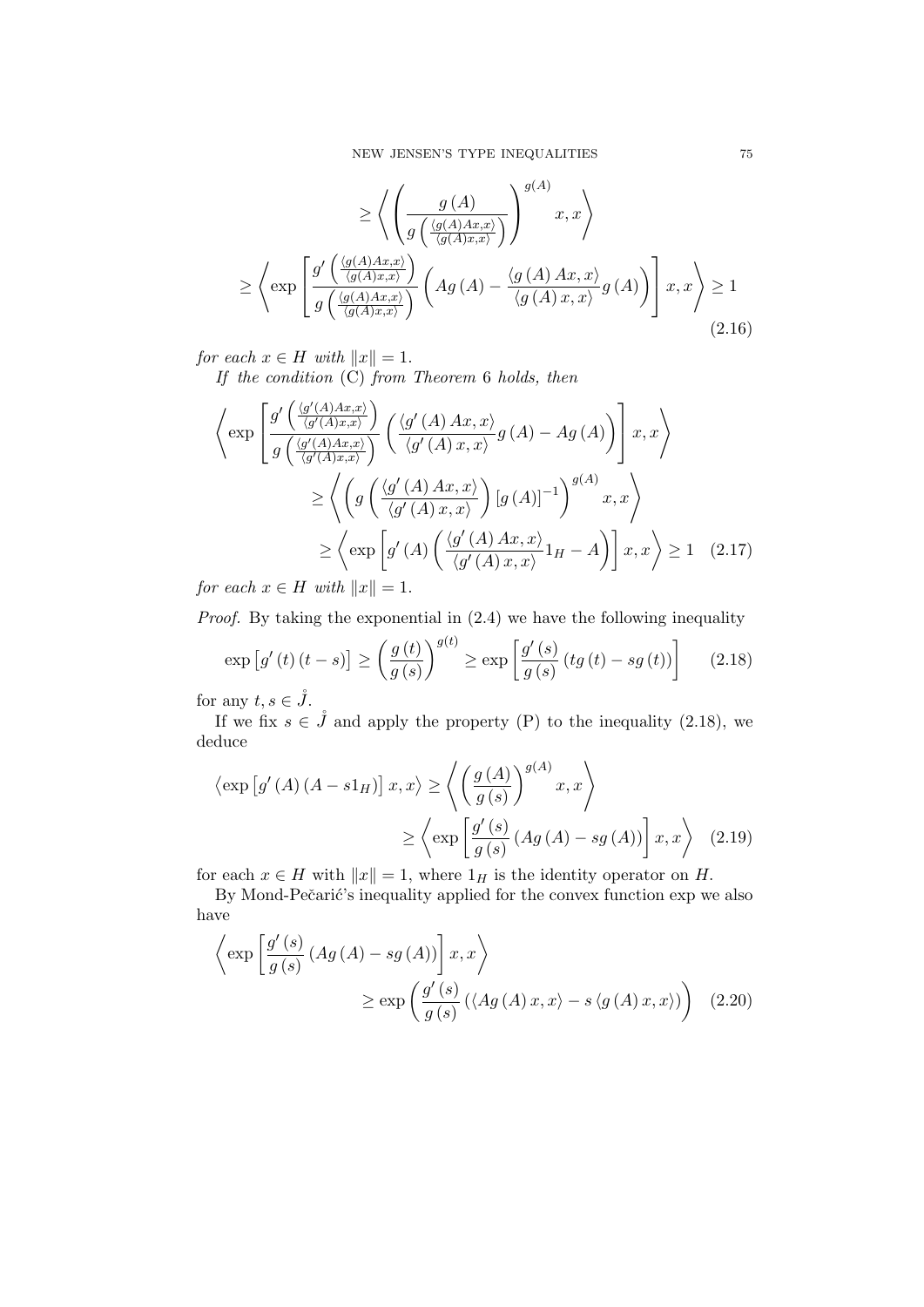for each  $s \in \mathring{J}$  and  $x \in H$  with  $||x|| = 1$ .

Now, if we choose  $s := \frac{\langle g(A)Ax, x \rangle}{\langle g(A)x, x \rangle}$  $\frac{g(A)Ax,x_j}{\langle g(A)x,x\rangle} \in [m,M]$  in  $(2.19)$  and  $(2.20)$  we deduce the desired result (2.16).

Observe that, the inequality (2.18) is equivalent with

$$
\exp\left[\frac{g'(s)}{g(s)}\left(sg\left(t\right)-tg\left(t\right)\right)\right] \ge \left(\frac{g\left(s\right)}{g\left(t\right)}\right)^{g(t)} \ge \exp\left[g'\left(t\right)\left(s-t\right)\right] \tag{2.21}
$$

for any  $t, s \in \mathring{J}$ .

If we fix  $s \in \mathring{J}$  and apply the property (P) to the inequality (2.21) we deduce

$$
\left\langle \exp \left[ \frac{g'(s)}{g(s)} \left( sg \left( A \right) - Ag \left( A \right) \right) \right] x, x \right\rangle \ge \left\langle \left( g \left( s \right) \left[ g \left( A \right) \right]^{-1} \right)^{g(A)} x, x \right\rangle
$$
  
 
$$
\ge \left\langle \exp \left[ g'(A) \left( s1_H - A \right) \right] x, x \right\rangle \quad (2.22)
$$

for each  $x \in H$  with  $||x|| = 1$ .

By Mond-Pečarić's inequality we also have

$$
\langle \exp\left[g'(A)\left(s1_H - A\right)\right]x, x \rangle \ge \exp\left[s\left\langle g'(A)\,x, x\right\rangle - \left\langle g'(A)\,Ax, x\right\rangle\right] \tag{2.23}
$$

for each  $s \in \tilde{J}$  and  $x \in H$  with  $||x|| = 1$ .

Taking into account that the condition (C) is valid, then we can choose in (2.22) and (2.23)  $s := \frac{\langle g'(A)Ax, x \rangle}{\langle g'(A)xx \rangle}$  $\frac{g'(A)Ax,x}{(g'(A)x,x)}$  to get the desired result (2.17).

Remark 3. If we apply, for instance, the inequality (2.16) for the logconvex function  $g(t) = t^{-1}, t > 0$ , then, after simple calculations, we get the inequality

$$
\left\langle \exp\left(\frac{A^{-2} - \langle A^{-1}x, x \rangle A^{-1}}{A^{-2} - \langle A^{-1}x, x \rangle}\right) x, x \right\rangle \ge \left\langle \left(\langle A^{-1}x, x \rangle A^{-1}\right)^{A^{-1}} x, x \right\rangle
$$

$$
\ge \left\langle \exp\left(\frac{A^{-1} - \langle A^{-1}x, x \rangle 1_H}{\langle A^{-1}x, x \rangle^2}\right) x, x \right\rangle \ge 1 \quad (2.24)
$$

for each  $x \in H$  with  $||x|| = 1$ .

Other similar results can be obtained from the inequality (2.17), however the details are left to the interested reader.

## 3. A reverse inequality

The following reverse inequality that provides a companion for the results in Theorem 4 is also of interest: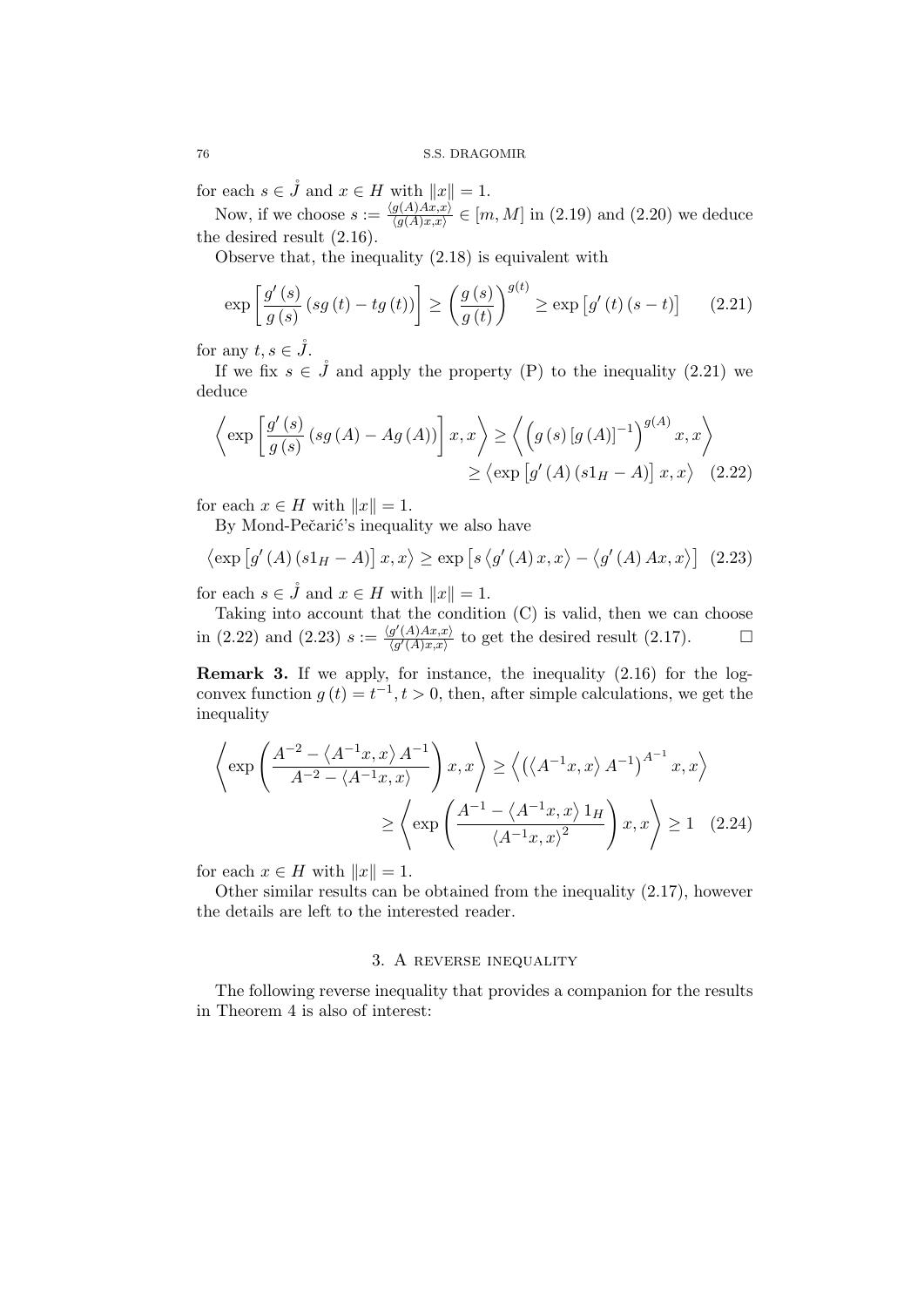**Theorem 8.** Let A be a selfadjoint operator on the Hilbert space H and assume that  $Sp(A) \subseteq [m, M]$  for some scalars m, M with  $m < M$ . If  $g : J \to$  $(0, \infty)$  is a differentiable log-convex function with the derivative continuous on  $\mathring{J}$  and  $[m, M] \subset \mathring{J}$ , then

$$
(1 \leq) \frac{\left[g\left(m\right)\right]^{\frac{M-\langle Ax,x\rangle}{M-m}}\left[g\left(M\right)\right]^{\frac{\langle Ax,x\rangle-m}{M-m}}}{\exp\left(\ln g\left(A\right)x,x\right)} \leq \exp\left[\frac{\langle\left(M1_H-A\right)\left(A-m1_H\right)x,x\rangle}{M-m}\left(\frac{g'\left(M\right)}{g\left(M\right)}-\frac{g'\left(m\right)}{g\left(m\right)}\right)\right] \leq \exp\left[\frac{\left(M-\langle Ax,x\rangle\right)\left(\langle Ax,x\rangle-m\right)}{M-m}\left(\frac{g'\left(M\right)}{g\left(M\right)}-\frac{g'\left(m\right)}{g\left(m\right)}\right)\right] \leq \exp\left[\frac{1}{4}\left(M-m\right)\left(\frac{g'\left(M\right)}{g\left(M\right)}-\frac{g'\left(m\right)}{g\left(m\right)}\right)\right] \quad (3.1)
$$

for each  $x \in H$  with  $||x|| = 1$ .

Proof. Utilizing the inequality (2.3) we have successively

$$
\ln g\left(\left(1-\lambda\right)t+\lambda s\right)-\ln g\left(s\right)\geq\left(1-\lambda\right)\frac{g'\left(s\right)}{g\left(s\right)}\left(t-s\right)\tag{3.2}
$$

and

$$
\ln g\left(\left(1-\lambda\right)t+\lambda s\right)-\ln g\left(t\right)\geq-\lambda\frac{g'\left(t\right)}{g\left(t\right)}\left(t-s\right)\tag{3.3}
$$

for any  $t, s \in \mathring{J}$  and any  $\lambda \in [0, 1]$ .

Now, if we multiply (3.2) by  $\lambda$  and (3.3) by  $1 - \lambda$  and sum the obtained inequalities, we deduce

$$
(1 - \lambda) \ln g(t) + \lambda \ln g(s) - \ln g((1 - \lambda)t + \lambda s)
$$
  
\n
$$
\leq (1 - \lambda) \lambda \left[ \left( \frac{g'(t)}{g(t)} - \frac{g'(s)}{g(s)} \right) (t - s) \right] \quad (3.4)
$$

for any  $t, s \in \mathring{J}$  and any  $\lambda \in [0, 1]$ .

Now, if we choose  $\lambda := \frac{M-u}{M-m}$ ,  $s := m$  and  $t := M$  in (3.4) then we get the inequality

$$
\frac{u-m}{M-m}\ln g\left(M\right) + \frac{M-u}{M-m}\ln g\left(m\right) - \ln g\left(u\right) \n\leq \left[\frac{(M-u)\left(u-m\right)}{M-m}\left(\frac{g'\left(M\right)}{g\left(M\right)} - \frac{g'\left(m\right)}{g\left(m\right)}\right)\right] \tag{3.5}
$$

for any  $u \in [m, M]$ .

If we use the property  $(P)$  for the operator A we get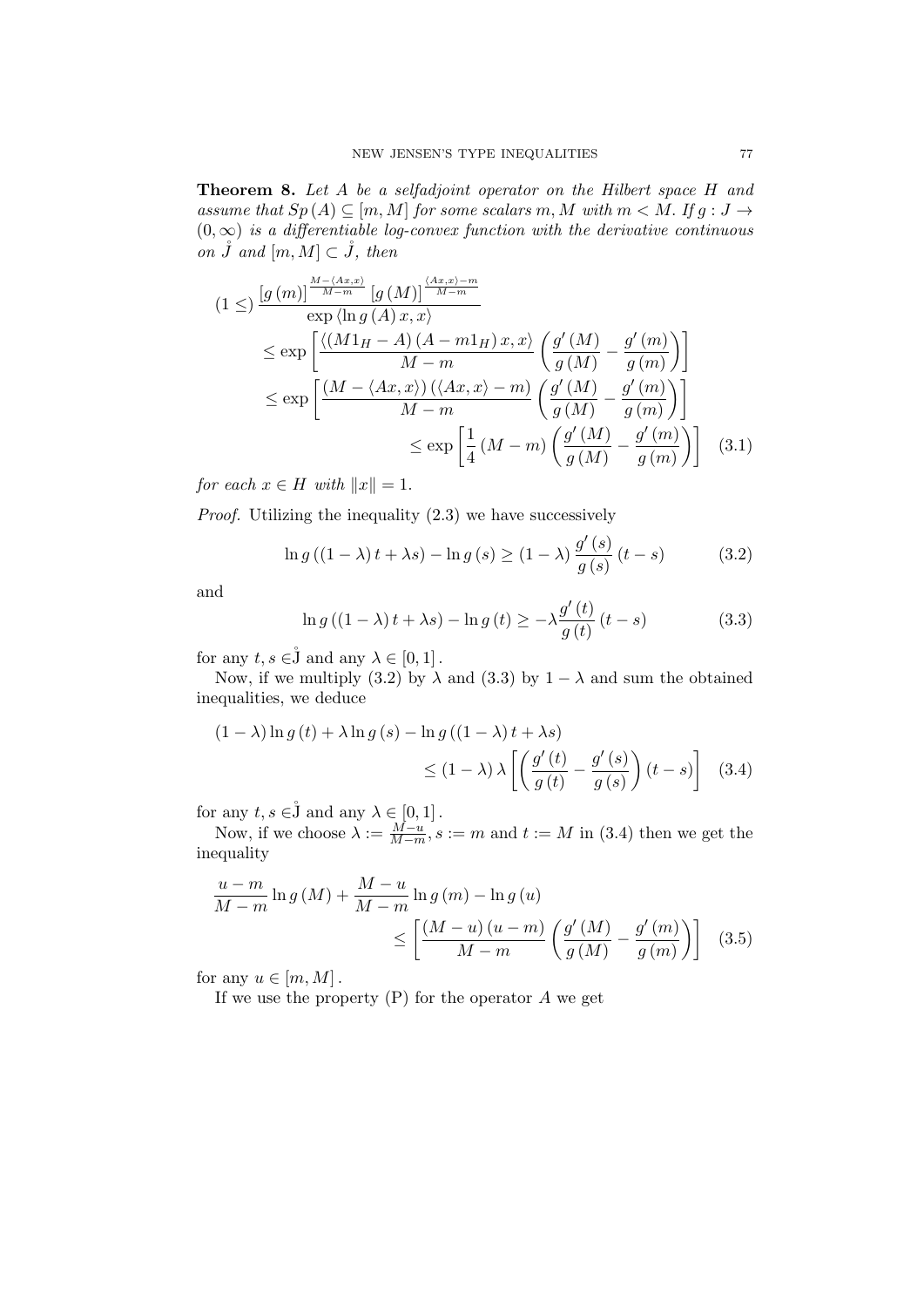$$
\frac{\langle Ax, x \rangle - m}{M - m} \ln g\left(M\right) + \frac{M - \langle Ax, x \rangle}{M - m} \ln g\left(m\right) - \langle \ln g\left(A\right) x, x \rangle
$$
  

$$
\leq \left[ \frac{\langle \left(M1_H - A\right)\left(A - m1_H\right)x, x \rangle}{M - m} \left(\frac{g'\left(M\right)}{g\left(M\right)} - \frac{g'\left(m\right)}{g\left(m\right)}\right) \right] \quad (3.6)
$$

for each  $x \in H$  with  $||x|| = 1$ .

Taking the exponential in (3.6) we deduce the first inequality in ( 3.1).

Now, consider the function  $h : [m, M] \to \mathbb{R}$ ,  $h(t) = (M - t)(t - m)$ . This function is concave in  $[m, M]$  and by Mond-Pečarić's inequality (MP) we have

$$
\langle (M1_H - A) (A - m1_H) x, x \rangle \le (M - \langle Ax, x \rangle) (\langle Ax, x \rangle - m)
$$

for each  $x \in H$  with  $||x|| = 1$ , which proves the second inequality in (3.1). For the last inequality, we observe that

$$
(M - \langle Ax, x \rangle) (\langle Ax, x \rangle - m) \le \frac{1}{4} (M - m)^2,
$$

and the proof is complete.  $\hfill \square$ 

**Corollary 4.** Assume that g is as in Theorem 8 and  $A_j$  are selfadjoint operators with  $Sp(A_j) \subseteq [m, M] \subset \mathring{J}, \, j \in \{1, \ldots, n\}$ .

If and  $x_j \in H, j \in \{1, ..., n\}$  with  $\sum_{j=1}^n ||x_j||^2 = 1$ , then

$$
(1 \leq) \frac{\left[g\left(m\right)\right]^{\frac{M-\sum_{j=1}^{n}\left\langle A_{j}x_{j},x_{j}\right\rangle}{M-m}}\left[g\left(M\right)\right]^{\frac{\sum_{j=1}^{n}\left\langle A_{j}x_{j},x_{j}\right\rangle-m}{M-m}}}{\exp\left(\sum_{j=1}^{n}\left\langle \ln g\left(A_{j}\right)x_{j},x_{j}\right\rangle\right)}
$$
\n
$$
\leq \exp\left[\frac{\sum_{j=1}^{n}\left\langle \left(M1_{H}-A_{j}\right)\left(A_{j}-m1_{H}\right)x_{j},x_{j}\right\rangle}{M-m}\left(\frac{g'\left(M\right)}{g\left(M\right)}-\frac{g'\left(m\right)}{g\left(m\right)}\right)\right]
$$
\n
$$
\leq \exp\left[\frac{\left(M-\sum_{j=1}^{n}\left\langle A_{j}x_{j},x_{j}\right\rangle\right)\left(\sum_{j=1}^{n}\left\langle A_{j}x_{j},x_{j}\right\rangle-m\right)}{M-m}\right]
$$
\n
$$
\times \left(\frac{g'\left(M\right)}{g\left(M\right)}-\frac{g'\left(m\right)}{g\left(m\right)}\right)\right] \leq \exp\left[\frac{1}{4}\left(M-m\right)\left(\frac{g'\left(M\right)}{g\left(M\right)}-\frac{g'\left(m\right)}{g\left(m\right)}\right)\right].
$$
\n(3.7)\nIf  $p_{j} \geq 0, j \in \{1, ..., n\}$  with  $\sum_{j=1}^{n} p_{j} = 1$ , then\n
$$
(1 \leq) \frac{\left[g\left(m\right)\right]^{\frac{M-\left\langle \sum_{j=1}^{n} p_{j}A_{j}x_{j}x\right\rangle}{M-m}}\left[g\left(M\right)]^{\frac{\left\langle \sum_{j=1}^{n} p_{j}A_{j}x_{j}x\right\rangle-m}{M-m}}\right]}{\left\langle \prod_{j=1}^{n}\left[g\left(A_{j}\right)\right]^{p_{j}}x,x\right\rangle}
$$
\n
$$
\leq \exp\left[\frac{\sum_{j=1}^{n} p_{j}\left\langle \left(M1_{H}-A_{j}\right)\left(A_{j}-m1_{H}\right)x_{j},x_{j}\right\rangle}{M-m}\left(\frac{g'\left(M\right)}{g\left
$$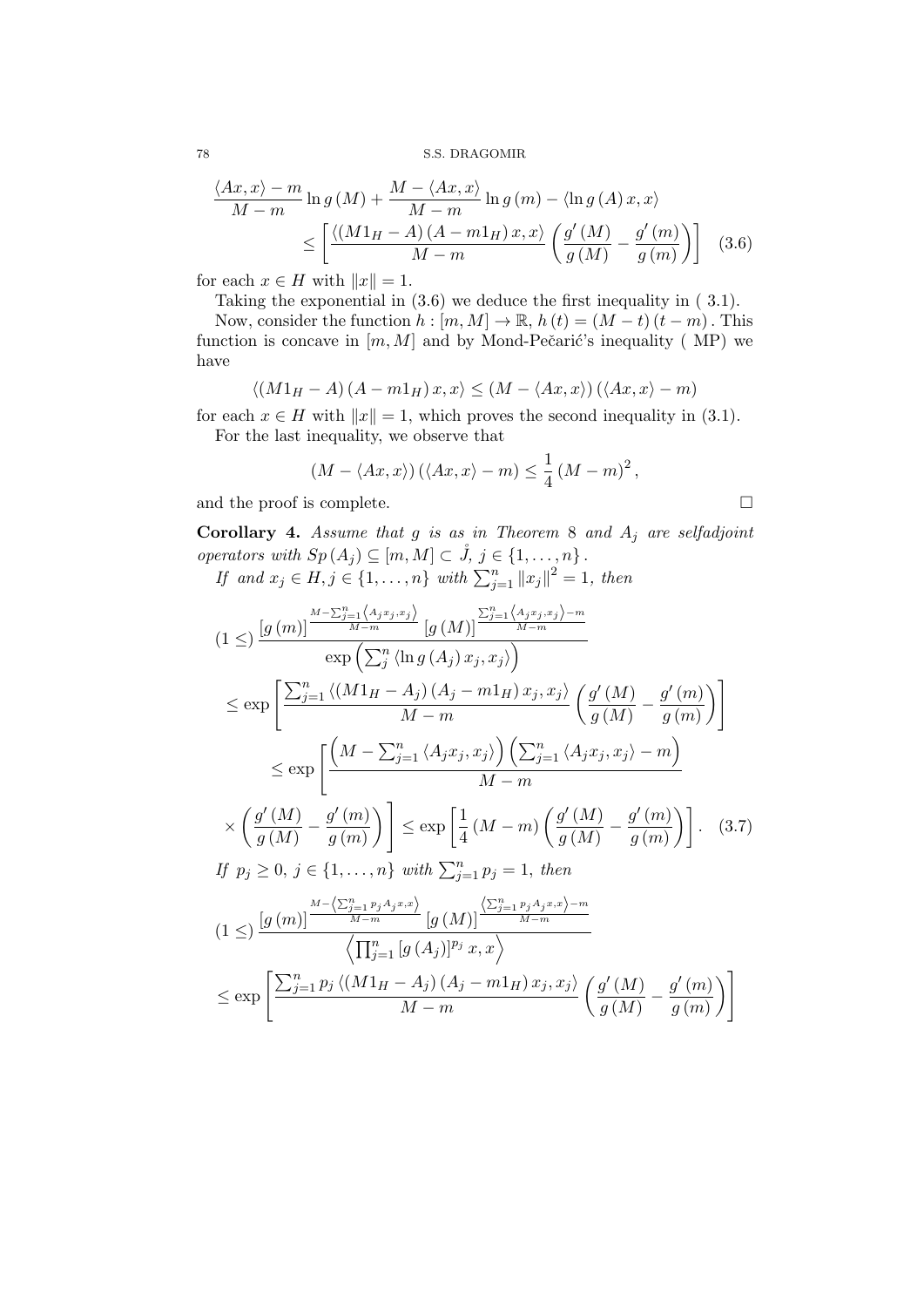$$
\leq \exp\left[\frac{\left(M - \left\langle \sum_{j=1}^{n} p_j A_j x, x \right\rangle\right) \left(\left\langle \sum_{j=1}^{n} p_j A_j x, x \right\rangle - m\right)}{M - m}\right] \times \left(\frac{g'(M)}{g(M)} - \frac{g'(m)}{g(m)}\right)\right] \leq \exp\left[\frac{1}{4}\left(M - m\right)\left(\frac{g'(M)}{g(M)} - \frac{g'(m)}{g(m)}\right)\right] \quad (3.8)
$$

for each  $x \in H$  with  $||x|| = 1$ .

Remark 4. Let A be a selfadjoint positive operator on a Hilbert space H. If A is invertible, then

$$
(1 \leq) \frac{m^{\frac{\langle Ax,x\rangle - M}{M-m}} M^{\frac{m - \langle Ax,x\rangle}{M-m}}}{\exp \langle \ln A^{-1}x, x \rangle} \leq \exp \left[ \frac{\langle (M1_H - A) (A - m1_H) x, x \rangle}{Mm} \right]
$$
  

$$
\leq \exp \left[ \frac{(M - \langle Ax,x \rangle) (\langle Ax,x\rangle - m)}{Mm} \right] \leq \exp \left[ \frac{1}{4} \frac{(M-m)^2}{mM} \right] \quad (3.9)
$$

for all  $x \in H$  with  $||x|| = 1$ .

#### **REFERENCES**

- [1] S. S. Dragomir, Grüss' type inequalities for functions of selfadjoint operators in Hilbert spaces, Preprint, RGMIA Res. Rep. Coll., 11 (e) (2008), Art. 11. [ONLINE: http://www.staff.vu.edu.au/RGMIA/v11(E).asp].
- $[2]$  S. S. Dragomir, Some new Grüss' type inequalities for functions of selfadjoint operators in Hilbert spaces, Preprint RGMIA Res. Rep. Coll., 11 (e) (2008), Art. 12. [ONLINE: http://www.staff.vu.edu.au/RGMIA/v11(E).asp].
- [3] S. S. Dragomir, Some reverses of the Jensen inequality for functions of selfadjoint operators in Hilbert spaces, Preprint RGMIA Res. Rep. Coll., 11 (e) (2008), Art.15 [ONLINE: http://www.staff.vu.edu.au/RGMIA/v11(E).asp].
- [4] S. S. Dragomir, Some Jensen type inequalities for log-convex functions of selfadjoint operators in Hilbert spaces, Preprint RGMIA Res. Rep. Coll., 13(e) (2010), Art. 2. [ONLINE: http://rgmia.org/v13(E).php].
- [5] T. Furuta, J. Mićić Hot, J. Pečarić and Y. Seo, Mond-Pečarić, Method in Operator Inequalities. Inequalities for Bounded Selfadjoint Operators on a Hilbert Space, Element, Zagreb, 2005.
- [6] A. Matković, J. Pečarić and I. Perić, A variant of Jensen's inequality of Mercer's type for operators with applications, Linear Algebra Appl.,  $418$   $(2-3)$   $(2006)$ ,  $551-564$ .
- [7] C. A. McCarthy,  $c_p$ , Israel J. Math., 5 (1967), 249-271.
- [8] J. Mićić, Y.Seo, S.-E. Takahasi and M. Tominaga, *Inequalities of Furuta and Mond-*Pečarić, Math. Ineq. Appl., 2 (1999), 83-111.
- [9] D. S. Mitrinović, J. Pečarić and A. M. Fink, Classical and New Inequalities in Analysis, Kluwer Academic Publishers, Dordrecht, 1993.
- [10] B. Mond and J. Pečarić, Convex inequalities in Hilbert space, Houston J. Math., 19 (1993), 405–420.